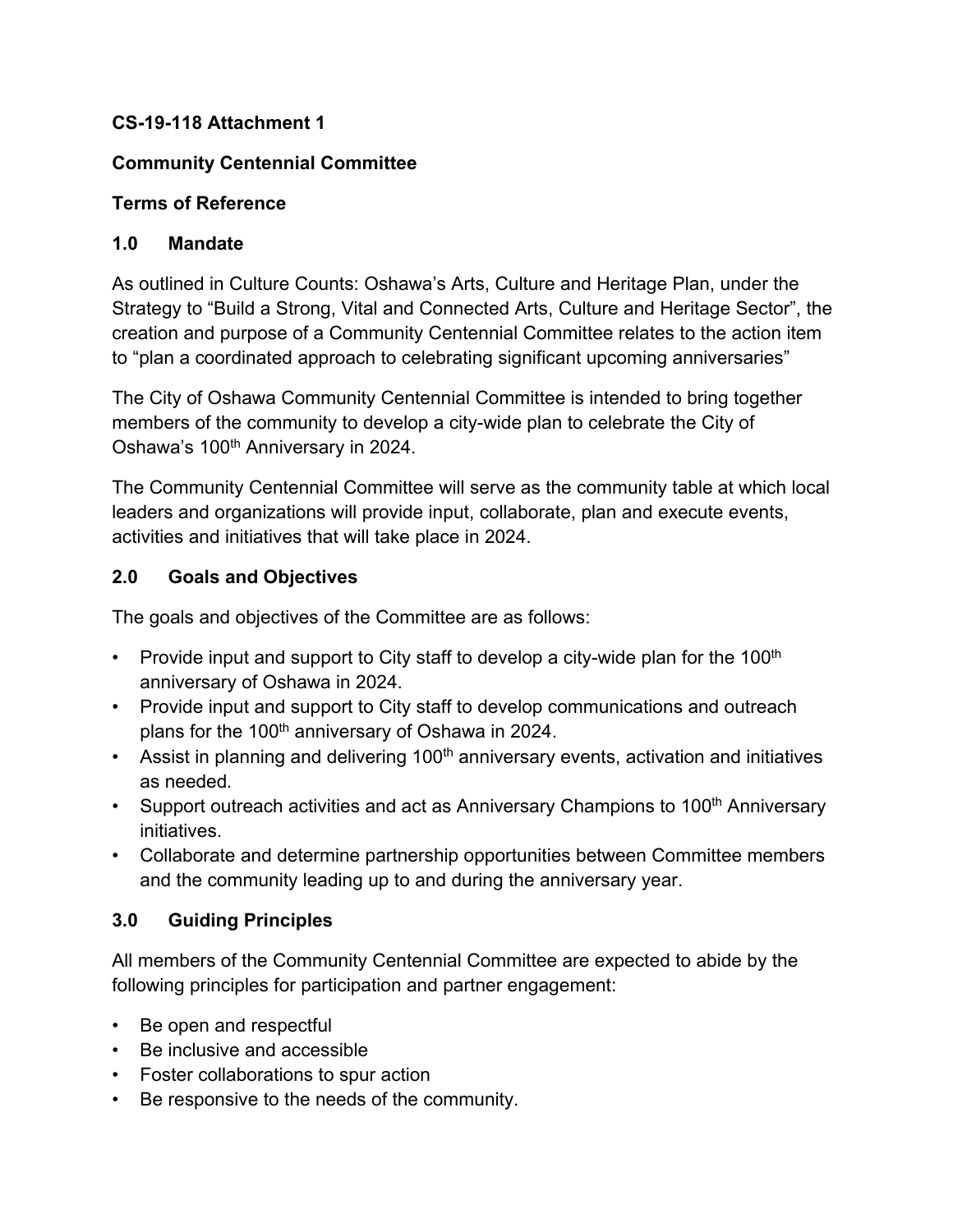## **4.0 Membership Composition**

The Community Centennial Committee membership should consist of no more than 30 members from the community who can support the outlined goals and objectives of the Committee. Suggested membership is to include, but not be limited to:

| <b>Member</b>                                                 | <b>No. of Members</b> |
|---------------------------------------------------------------|-----------------------|
| City-funded external agencies (Parkwood Estate National       | 5                     |
| Historic Site, Robert McLaughlin Gallery, Oshawa              |                       |
| Museum, Oshawa Public Libraries, Oshawa Seniors               |                       |
| <b>Citizens Centres)</b>                                      |                       |
| Public Post-secondary education institutions (Durham          | 3                     |
| College, Trent University Durham, Ontario Tech                |                       |
| University)                                                   |                       |
| <b>Cultural Leadership Council representative</b>             |                       |
| City of Oshawa Staff                                          |                       |
| School Board Representatives (Public & Catholic)              | 2                     |
| Oshawa Central Council of Neighbourhood Associations          |                       |
| (O.C.C.N.A)                                                   |                       |
| Downtown Oshawa B.I.A and Chamber of Commerce                 | 2                     |
| Indigenous Community representative                           |                       |
| Oshawa Youth Council representative                           |                       |
| Durham Tourism representative                                 |                       |
| Not for profit organizations (includes arts, culture, sports, | 5                     |
| recreation, community service clubs, etc)                     |                       |
| Individuals (e.g. Oshawa residents)                           | 5                     |
| <b>Maximum Membership</b>                                     | 30                    |

#### **4.1 Sub-committees**

Sub-committees may be formed to provide additional support to the Community Centennial Committee. Individuals and organizations not part of the Community Centennial Committee are eligible to be part of sub-committees.

Sub-committees will be determined, as necessary, when the city-wide plan has been developed and additional support and areas of focus are determined. Sub-committees may be created for the following areas:

- Marketing and Communications
- Events
- Public Art
- Community Outreach and Engagement
- Diversity and Inclusion
- Volunteers
- Tourism and Visitors
- Youth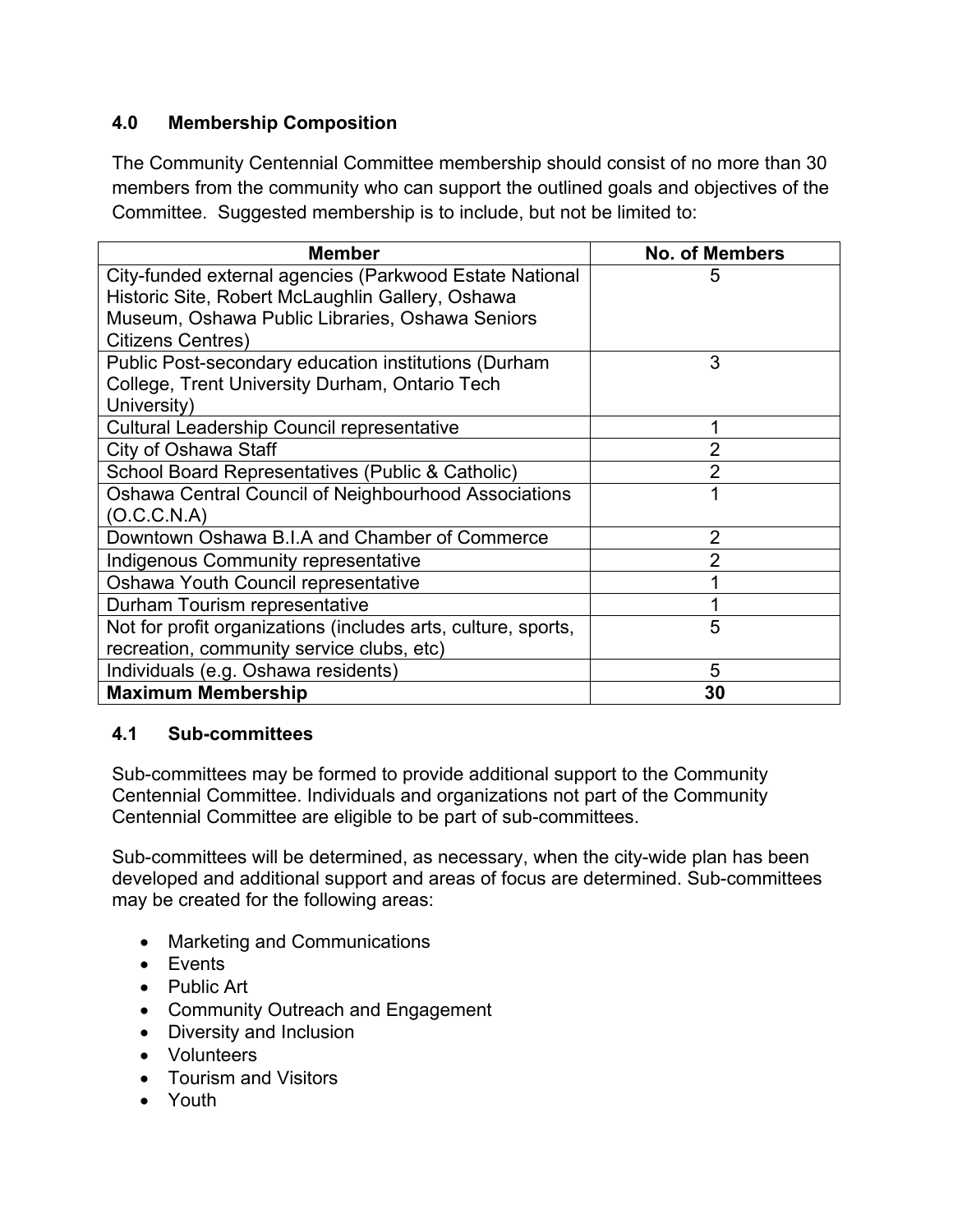- Seniors
- Recreation and Sport
- Sponsorships and Funding

## **5.0 Member Qualifications and Responsibilities**

#### **5.1 Member Qualifications**

Members must be Oshawa residents or individuals who work for organizations that are located in Oshawa.

The following qualifications will be considered for appointing members to the Community Centennial Committee:

For organizations:

- Organizational mandate aligns with Goals and Objectives of the Community Centennial Committee.
- Demonstrated experience in partnership activities, special event delivery and community engagement.

For individuals:

- Experience working in teams, with community groups, not for profit boards or organizations
- Demonstrated experience in partnership activities, special event delivery and community engagement.

# **5.2 Member Responsibilities**

- Attend and actively participate in all scheduled and special Community Centennial Committee meetings and any Sub-committee meetings that they are a Member;
- Be an active participant in delivering the goals and objectives of the Committee;
- Attend City of Oshawa and other community organization's events and initiatives, where appropriate and available;
- Solicit and share feedback from the public on Committee plans and activities;
- Be a resource and provide leadership to City staff in their area of expertise.
- Review Terms of Reference and make changes as appropriate and as needed.

# **5.3 City Staff Responsibilities**

• Act as the Committee lead, chair and schedule meetings, book meeting spaces, moderate discussions and summarize meeting discussions.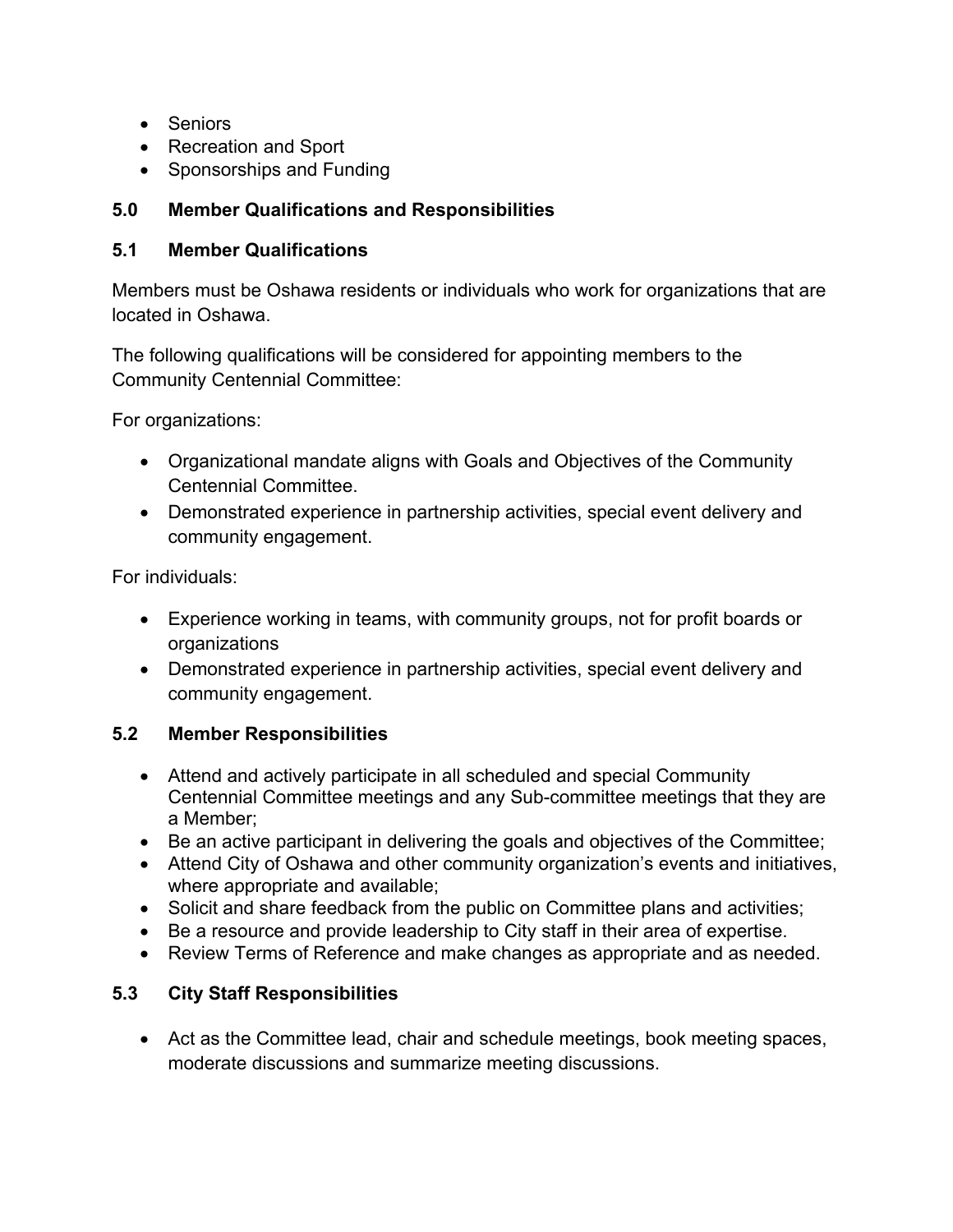- Contribute to Committee discussions and work with Committee members to establish the city-wide plan and program for the  $100<sup>th</sup>$  anniversary of Oshawa in 2024.
- Connect organizations to each other to build partnerships and to share information about 100<sup>th</sup> anniversary plans.
- Develop and execute City-run programs, events and services that celebrate the 100<sup>th</sup> anniversary of Oshawa.
- Provide updates on City of Oshawa initiatives that relate to the Goals and Objectives of the Committee.

# **6.0 Term of Appointment, Attendance Management & Remuneration**

Members shall be appointed for five (5) years beginning in 2020.

Committee Members must attend all scheduled meetings. After two consecutive absences, the seat will be deemed vacant.

In the event of a vacancy or resignation, vacancies will be strategically communicated to the target audience and public utilizing various communications methods including via the City's website, social media pages and other media channels.

Organizational members are able to assign representation, and attendance at meetings, to other individuals within the organization. Individual members are not able to send representatives in their place.

Committee members will serve without remuneration.

# **7.0 Frequency and Location of Meetings**

In 2020, the Community Centennial Committee will meet between two (2) to four (4) times in its inaugural year in City recreation facilities. The Committee at its inaugural meeting will determine the meeting schedule.

In subsequent years, the meeting schedules will be determined by City staff, in collaboration with Committee members, and be based on the deliverables outlined in the city-wide anniversary plan once developed.

# **8.0 Conduct**

Members shall reflect a professional and courteous manner when interacting with each other and members of the public. Should a Member of the committee exhibit a pattern of inappropriate conduct, the Committee may rescind the member's appointment